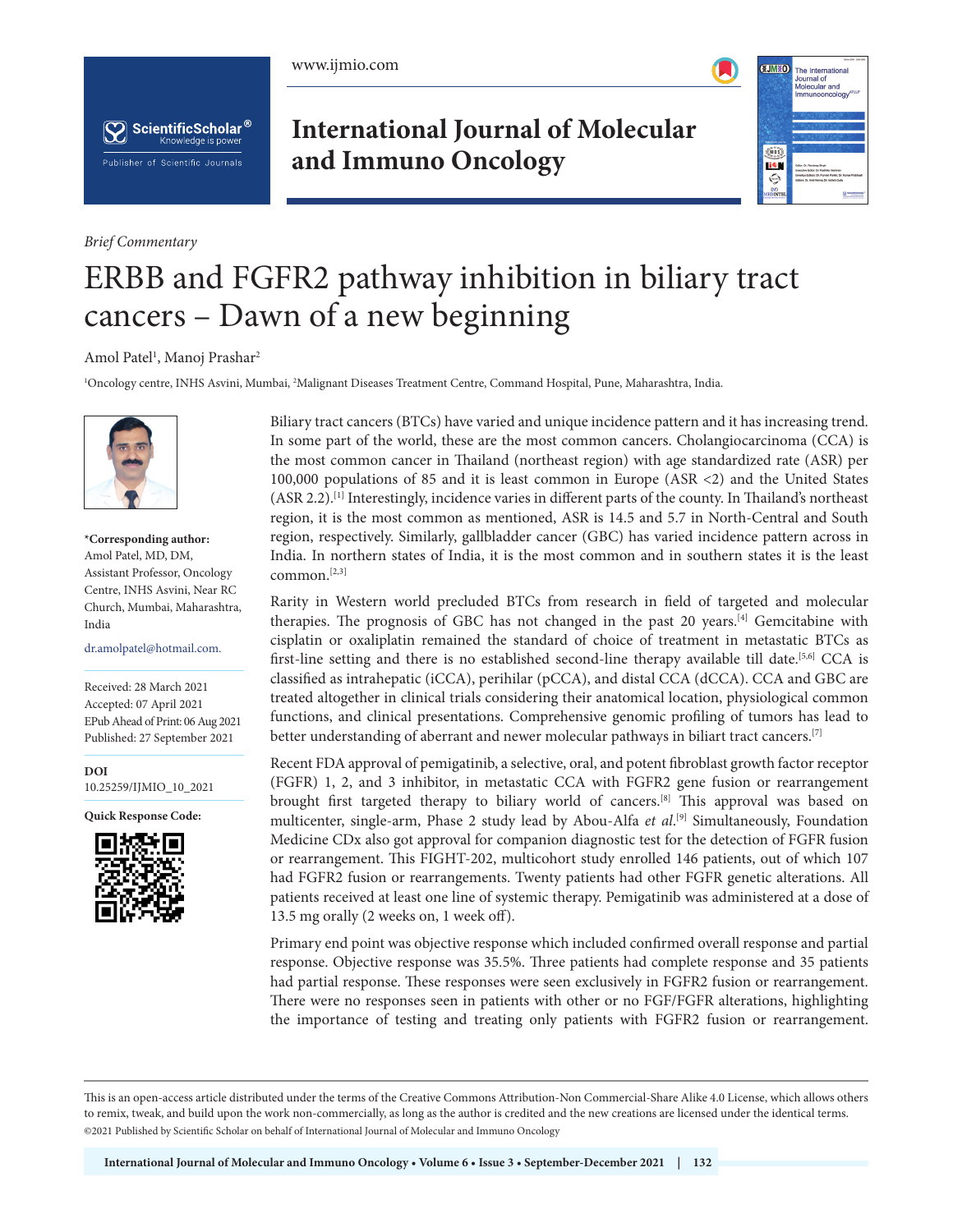| Ross et al.[11]<br>$(n=85)$ (%)<br>$\overline{16}$<br>3<br>Mondaca et al. <sup>[12]</sup><br>$(n=111)(%)$<br>0.01(2/111)<br>12.6<br>Nakamura<br><i>et al.</i> [10] $(96)$<br>0<br>Ross et al. $[11]$<br>$(n=57)(%)$<br>$\Box$<br>0<br>Mondaca et al.[12]<br>$(n=93)(%)$<br>7.5<br>Nakamura<br><i>et al.</i> <sup>[10]</sup> $(% )$<br>5.5(6/109)<br>$\mathbf{I}$<br>Ross et al. $[11]$<br>(2)(%)<br>$\stackrel{\star}{\star}$<br>ᡪ<br>$(n=41)$<br>$\Xi$<br>Mondaca et al.[12]<br>$(n=313)(\%)$<br>2.2<br>$4***$<br>4<br>FGFR3 amplification<br>FGFR1 mutation<br>FGFR3 mutation<br>FGFR4 mutation<br>FGFR2 mutation<br>characteristics<br>rearrangement<br>FGFR2 fusion/<br>Mut+ampli<br>ERBB2#<br>Ampli<br>Ampli<br>ERBB3<br>ERBB4<br>FGFR3<br>ERBB1<br>Mut |               |  | Patel et al.[13]<br>$(n=50)(\%)$ |
|--------------------------------------------------------------------------------------------------------------------------------------------------------------------------------------------------------------------------------------------------------------------------------------------------------------------------------------------------------------------------------------------------------------------------------------------------------------------------------------------------------------------------------------------------------------------------------------------------------------------------------------------------------------------------------------------------------------------------------------------------------------|---------------|--|----------------------------------|
|                                                                                                                                                                                                                                                                                                                                                                                                                                                                                                                                                                                                                                                                                                                                                              |               |  |                                  |
|                                                                                                                                                                                                                                                                                                                                                                                                                                                                                                                                                                                                                                                                                                                                                              |               |  |                                  |
|                                                                                                                                                                                                                                                                                                                                                                                                                                                                                                                                                                                                                                                                                                                                                              |               |  | $\overline{12}$                  |
|                                                                                                                                                                                                                                                                                                                                                                                                                                                                                                                                                                                                                                                                                                                                                              |               |  | $\circ$                          |
|                                                                                                                                                                                                                                                                                                                                                                                                                                                                                                                                                                                                                                                                                                                                                              |               |  |                                  |
|                                                                                                                                                                                                                                                                                                                                                                                                                                                                                                                                                                                                                                                                                                                                                              |               |  |                                  |
|                                                                                                                                                                                                                                                                                                                                                                                                                                                                                                                                                                                                                                                                                                                                                              |               |  |                                  |
|                                                                                                                                                                                                                                                                                                                                                                                                                                                                                                                                                                                                                                                                                                                                                              |               |  |                                  |
|                                                                                                                                                                                                                                                                                                                                                                                                                                                                                                                                                                                                                                                                                                                                                              |               |  | $\infty$                         |
|                                                                                                                                                                                                                                                                                                                                                                                                                                                                                                                                                                                                                                                                                                                                                              |               |  | $\infty$                         |
|                                                                                                                                                                                                                                                                                                                                                                                                                                                                                                                                                                                                                                                                                                                                                              |               |  |                                  |
|                                                                                                                                                                                                                                                                                                                                                                                                                                                                                                                                                                                                                                                                                                                                                              |               |  |                                  |
|                                                                                                                                                                                                                                                                                                                                                                                                                                                                                                                                                                                                                                                                                                                                                              |               |  | ७                                |
|                                                                                                                                                                                                                                                                                                                                                                                                                                                                                                                                                                                                                                                                                                                                                              |               |  |                                  |
|                                                                                                                                                                                                                                                                                                                                                                                                                                                                                                                                                                                                                                                                                                                                                              |               |  | $\sim$ $\sim$                    |
|                                                                                                                                                                                                                                                                                                                                                                                                                                                                                                                                                                                                                                                                                                                                                              |               |  |                                  |
|                                                                                                                                                                                                                                                                                                                                                                                                                                                                                                                                                                                                                                                                                                                                                              |               |  | $2* (1/50)$                      |
|                                                                                                                                                                                                                                                                                                                                                                                                                                                                                                                                                                                                                                                                                                                                                              | rearrangement |  |                                  |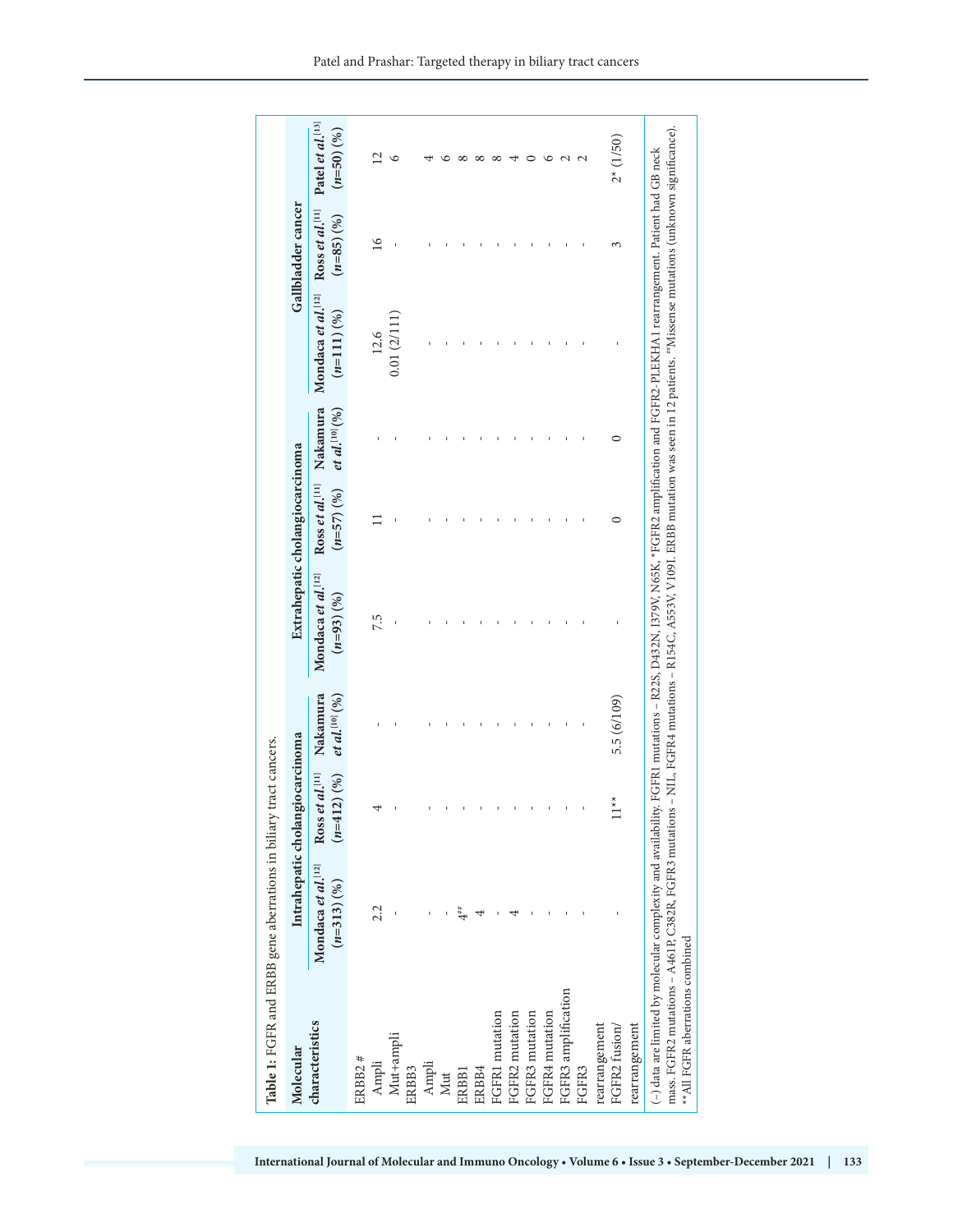Hyperphosphatemia was the most common adverse effect (60%) and hypophosphatemia occurred in 23% of patients. About 9% of patients discontinued treatment and no death was attributed to pemigatinib as assessed by the investigators. Objective responses of 35% and median duration of treatment of 7.2 months in second-line setting are noteworthy and this success in CCA has brought a new hope to the patients and scientific community treating these diseases.

As disease incidence is varied, the molecular aberrations also differ in frequency as per site of BTC.<sup>[10-12]</sup> Frequency of FGFR and ERBB genomic aberrations as per site is depicted in Table 1. GBC has unique molecular aberrations. We did comprehensive genomic profiling of metastatic GBC in 50 patients and treated patients with targeted treatment in second-line setting.[13] Das *et al*. studied the role of anti-Her2neu-directed therapy in GBC which is Her2neu amplified in 17%. There are encouraging results with 71.4% of overall response rate, 9.7 months of Median PFS and 14 months Median OS in 30 patients. Trastuzumab was combined with first-/second-line chemotherapy regimens.<sup>[14]</sup> These data were published at ASCO 2020 in abstract form. ERBB2 amplification and/or mutation are more common in GBC than CCA. The presence of EGFR and FGFR mutations is conferring to resistance to targeted therapy which is the matter of active research. We found encouraging response to addition of lapatinib to trastuzumab plus chemotherapy in ERBB2-mutated GBC.[13] ERBB2 mutations in breast cancer and GBC are 2% and 30%, respectively. Comprehensive genomic profiling not only improved our understanding of molecular pathways but also the possible underlying resistance mechanisms.

These promising results are opening the gates for Phase 2 and 3 trials in BTCs. Multiple clinical trials of targeted therapy and immunotherapy are recruiting patients predominantly in CCA, almost all of them are not available in India.<sup>[15,16]</sup> We registered a Phase 2, multicenter, multicohort, single-arm study, open-label study in India to address this orphan disease which is target rich in 65% of cases (CTRI/2020/05/025147).[17] Patient participation and multinational representation in clinical trials are the key for rapid success in targeted enriched BTCs. The role of immunotherapy with or without chemotherapy is being studied in biliary tract cancers.[18]

#### **Declaration of patient consent**

Patient's consent not required as there are no patients in this study.

#### **Financial support and sponsorship**

Nil.

#### **Conflicts of interest**

There are no conflicts of interest.

### **REFERENCES**

- 1. Khan SA, Tavolari S, Brandi G. Cholangiocarcinoma: Epidemiology and risk factors. Liver Int 2019;39 Suppl 1:19-31.
- 2. Shukla HS, Sirohi B, Behari A, Sharma A, Majumdar J, Ganguly M, *et al***.** Indian council of medical research consensus document for the management of gall bladder cancer. Indian J Med Paediatr Oncol 2015;36:79-84.
- 3. Unisa S, Jagannath P, Dhir V, Khandelwal C, Sarangi L, Roy TK. Population-based study to estimate prevalence and determine risk factors of gallbladder diseases in the rural Gangetic basin of North India. HPB (Oxford) 2011;13:117-25.
- 4. Lindnér P, Holmberg E, Hafström L. Gallbladder cancer no improvement in survival over time in a Swedish population. Acta Oncol 2018;57:1482-9.
- 5. Valle JW, Furuse J, Jitlal M, Beare S, Mizuno N, Wasan H, *et al***.** Cisplatin and gemcitabine for advanced biliary tract cancer: A meta-analysis of two randomised trials. Ann Oncol 2014;25:391-8.
- 6. Ying J, Chen J. Combination versus mono-therapy as salvage treatment for advanced biliary tract cancer: A comprehensive meta-analysis of published data. Crit Rev Oncol Hematol 2019;139:134-42.
- 7. Lee H, Ross JS. The potential role of comprehensive genomic profiling to guide targeted therapy for patients with biliary cancer. Therap Adv Gastroenterol 2017;10:507-20.
- 8. Food and Drug Administration. Research C for DE and FDA Grants Accelerated Approval to Pemigatinib for Cholangiocarcinoma with an FGFR2 Rearrangement or Fusion. United States: Food and Drug Administration; 2020. Available from: https://www.fda.gov/drugs/resourcesinformation-approved-drugs/fda-grants-accelerated-approvalpemigatinib-cholangiocarcinoma-fgfr2-rearrangement-orfusion. [Last accessed on 2020 Apr 30].
- 9. Abou-Alfa GK, Sahai V, Hollebecque A, Vaccaro G, Melisi D, Al-Rajabi R, *et al***.** Pemigatinib for previously treated, locally advanced or metastatic cholangiocarcinoma: A multicentre, open-label, phase 2 study. Lancet Oncol 2020;21:671-84.
- 10. Nakamura H, Arai Y, Totoki Y, Shirota T, Elzawahry A, Kato M, *et al***.** Genomic spectra of biliary tract cancer. Nat Genet 2015;47:1003-10.
- 11. Ross JS, Wang K, Javle MM, Catenacci DV, Shroff RT, Ali SM, *et al*. Comprehensive genomic profiling of biliary tract cancers to reveal tumor-specific differences and frequency of clinically relevant genomic alterations. J Clin Oncol 2015;33 Suppl 15:4009.
- 12. Mondaca S, Razavi P, Xu C, Offin M, Myers M, Scaltriti M, et al. Genomic characterization of ERBB<sub>2</sub>-driven biliary cancer and a case of response to ado-trastuzumab emtansine. JCO Precis Oncol 2019;3:PO.19.00223.
- 13. Patel A, Soneji D, Singh HP, Kumar M, Bandyopadhyay A,